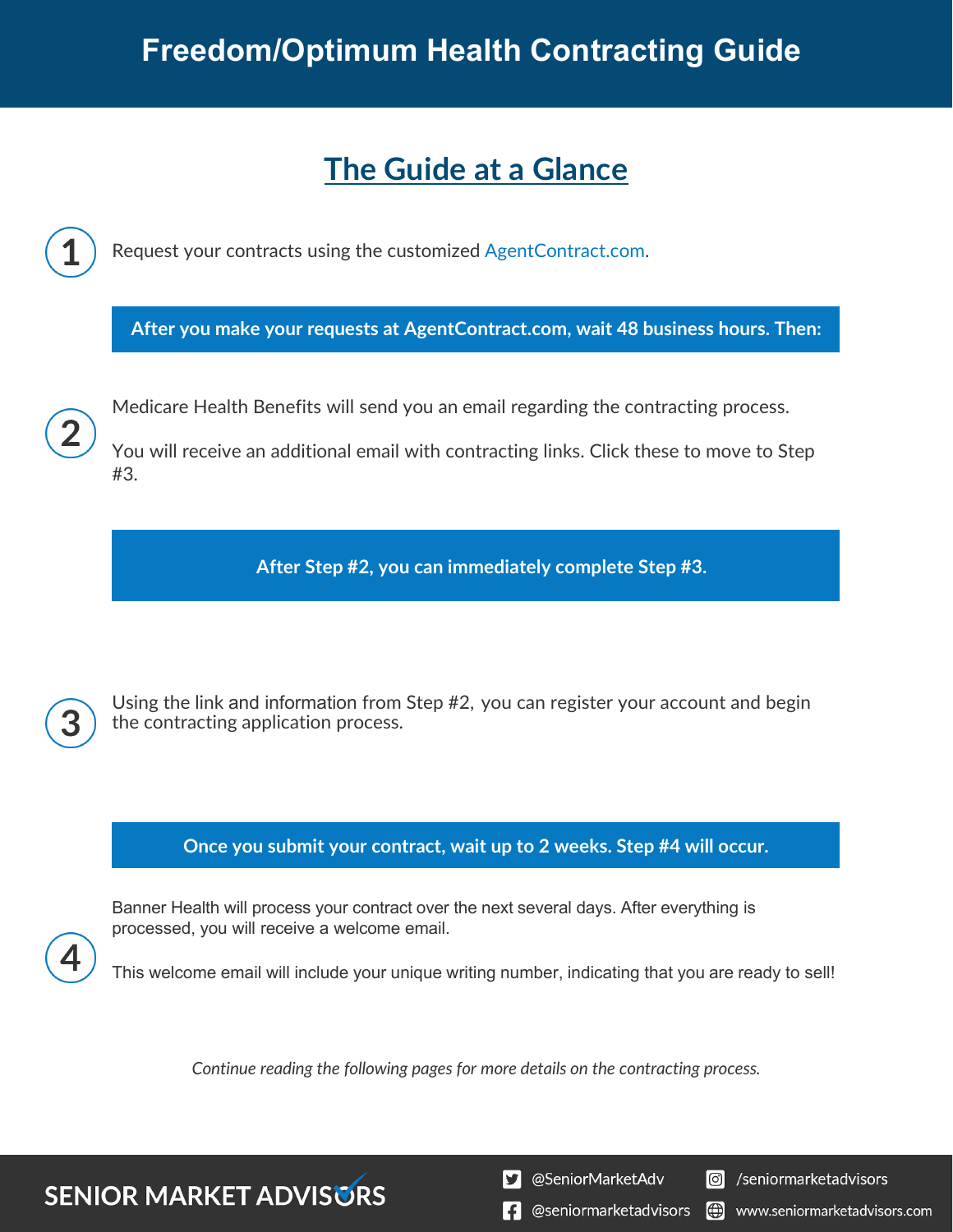**After you request to contract through AC.com, you will receive an email from the Senior Market Advisors Contracting Team with further information on contracting.**

### **Email Example**

From: "AgentContract.com Contracting" [contracting@seniormarketadvisors.com](mailto:contracting@seniormarketadvisors.com)

Hello Agent!

We are reaching out to you in regards to your request to contract with Banner Health.

You will receive a unique e-contracting link from contracting@seniormarketadvisors.com within 24-48 hours. Once the link is completed, you will receive a welcome email within 5-7 business days.

If you have any questions or concerns, please email contracting@seniormarketadvisors.com.

Thank you for contracting with Senior Market Advisors.

-Senior Market Advisors Contracting Team

You will also begin receiving contracting links specific to you for the carriers that you requested within 24-48 hrs. These links will be coming from a wide variety of email addresses, so please keep an eye out on your email.



 $\left| \cdot \right|$  @seniormarketadvisors

Io www.seniormarketadvisors.com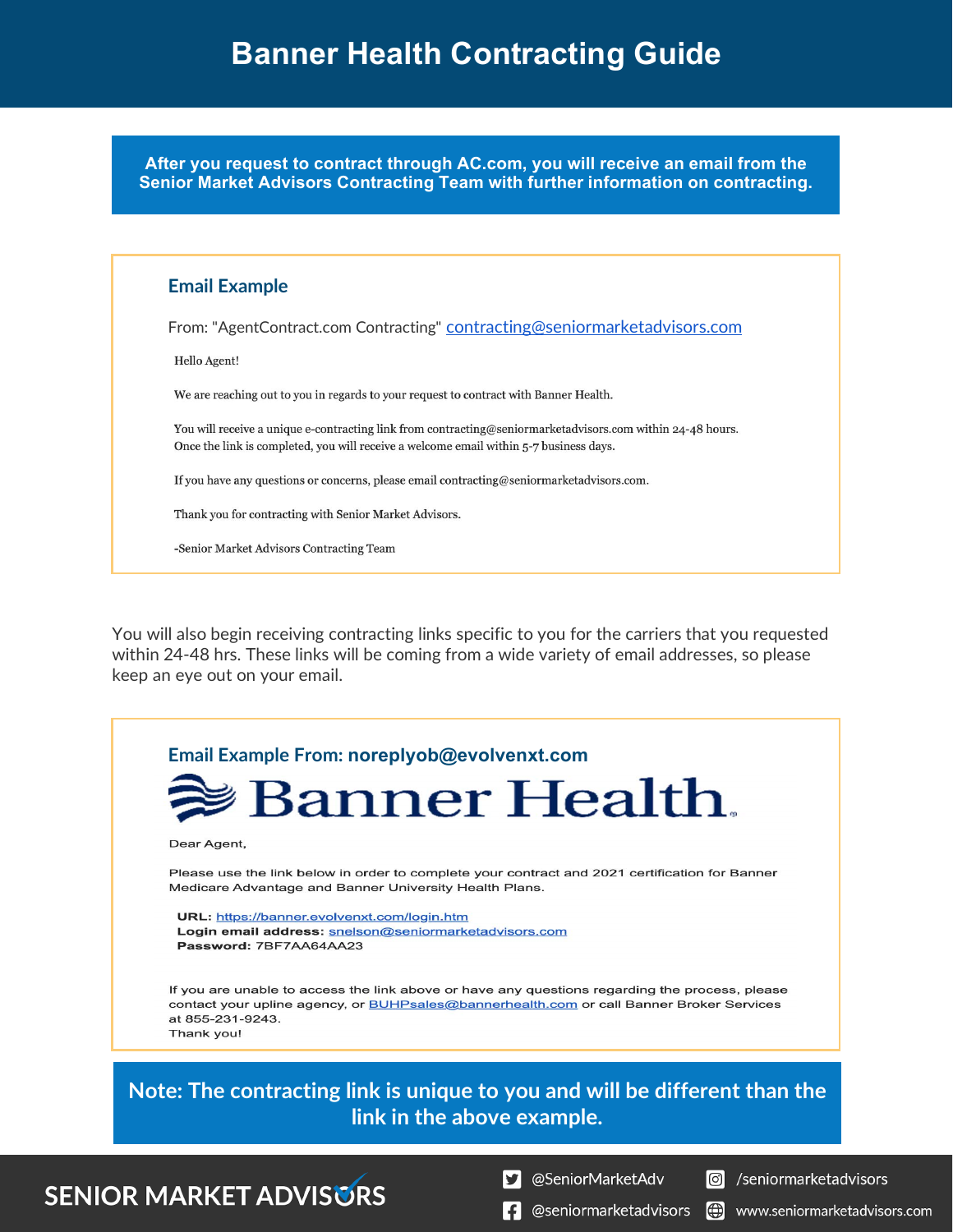# **Banner Health Contracting Guide**

- Click on the contracting link. Enter the login email address and password provided in your email and select Login.

-From the Onboarding Cases dashboard, select the Start button.

|                                               | evolveNXT<br>Incentivize, Inspire, Grow<br>Banner      |                                                                                                      |  |  |  |  |  |
|-----------------------------------------------|--------------------------------------------------------|------------------------------------------------------------------------------------------------------|--|--|--|--|--|
|                                               | username or email                                      |                                                                                                      |  |  |  |  |  |
|                                               | password                                               |                                                                                                      |  |  |  |  |  |
|                                               | Login                                                  |                                                                                                      |  |  |  |  |  |
|                                               | Lost your password?<br>Forgot your username?           |                                                                                                      |  |  |  |  |  |
| <b>Onboarding Cases</b>                       |                                                        |                                                                                                      |  |  |  |  |  |
| Show $\boxed{10}$ entries                     |                                                        | Search:                                                                                              |  |  |  |  |  |
| Onboarding<br>š<br>à<br>Year #<br><b>Name</b> | NPN $\triangleq$<br><b>States</b><br>Type $\triangleq$ | <b>Affliated</b><br><b>Submitte</b><br>Upline<br>Agency/Team<br>Level<br>By                          |  |  |  |  |  |
| <b>START</b><br>2021                          | Initial<br>AZ                                          | Anna Rothhaar<br><b>MHB</b> Insurance<br>Medicare<br>Agent<br>Services LLC<br><b>Health Benefits</b> |  |  |  |  |  |
| Showing 1 to 1 of 1 entries                   |                                                        | Previous<br>Next                                                                                     |  |  |  |  |  |

-Continue to complete each section of the contracting.

#### **Personal Information**

| First Name *      |                                                                               |  |
|-------------------|-------------------------------------------------------------------------------|--|
| Middle Initial    |                                                                               |  |
| Last Name $\star$ |                                                                               |  |
| SSN *             |                                                                               |  |
| NPN *             | <b>CHECK NPN</b>                                                              |  |
| $DOB*$            |                                                                               |  |
| Phone *           |                                                                               |  |
|                   | -Section 1: Be sure to select Check NPN before continuing to the next section |  |

- **SENIOR MARKET ADVISURS**
- S @SeniorMarketAdv

 $\boxed{\textcircled{\;}}$ /seniormarketadvisors

www.seniormarketadvisors.com

 $\bigoplus$ 

**f** @seniormarketadvisors